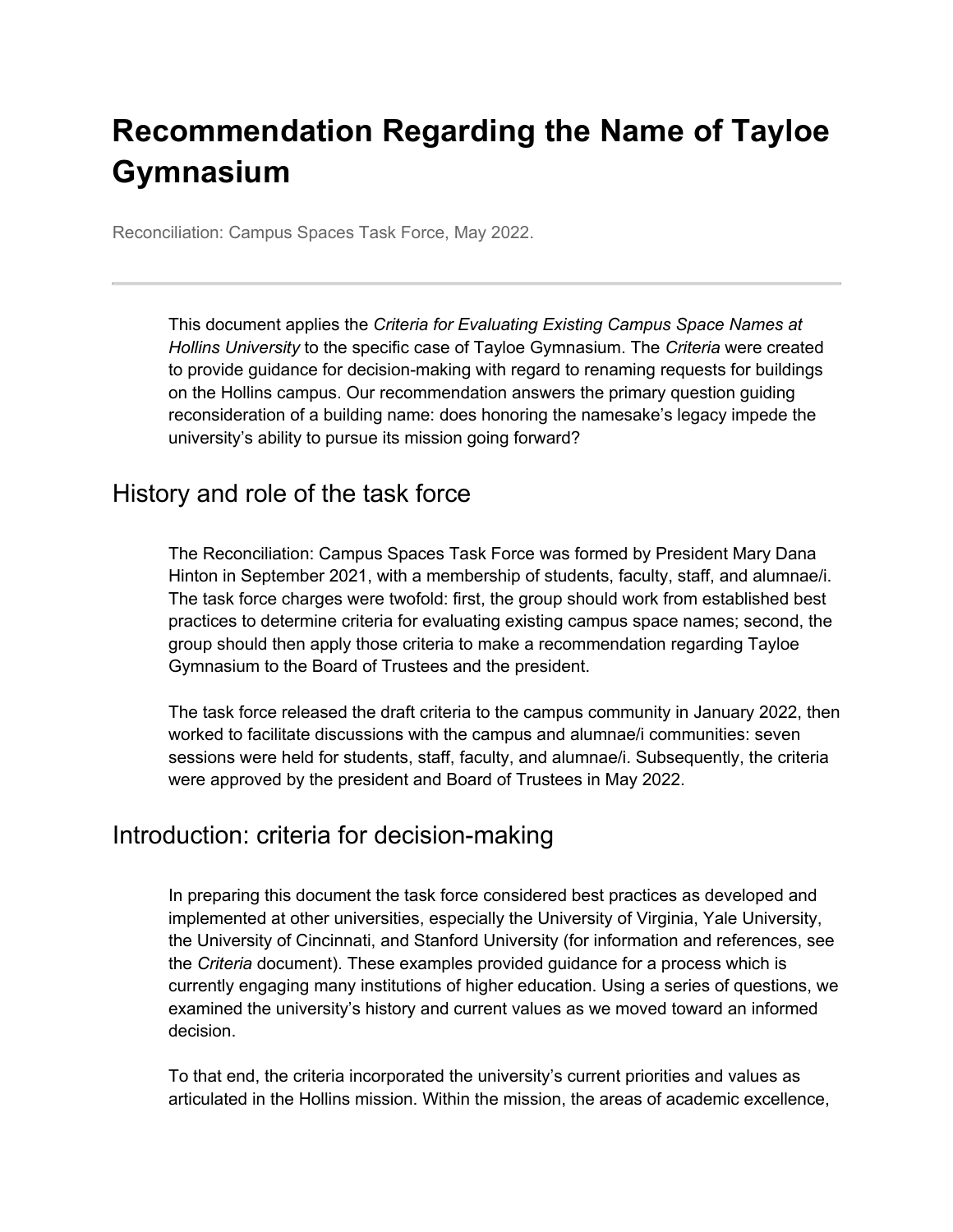humane values, civility, integrity, and concern for others, diversity, and social justice were of particular importance to our inquiry.

When we compared these values to those expressed in the commemorative naming of the Tayloe Gymnasium, we reached the conclusion that a choice to retain the building's current name would obstruct Hollins' ability to pursue its mission. We believe our recommendation to remove the name will align our built environment with our stated values, moving the university toward a positive outcome instead.

#### I. What course of action is being recommended?

The task force recommends removal of the name Tayloe from current gymnasium signage and all relevant current and future university communications, policies, and procedure documents issued by athletics, marketing, and other university departments.

A new task force should be formed to design and facilitate a community-oriented process for selecting a new building name. In the meantime, the building's original name, which was simply "Gymnasium" (1924-1932), should suffice as a placeholder.

The new group will work with the campus community on the selection of a new name. We suggest a process in which students, faculty, staff, and alumnae/i can consider a few suggested names, and also submit suggestions. As removal of a name is a choice guided by Hollins' mission, so too should the new name be one for which honoring the namesake's legacy is in positive alignment with the values expressed in our mission.

The process for selecting a new name should include broad representation from across campus. Following best practices, campus dialogues should be held to support community education and participation; we also particularly recommend involving stakeholder departments such as athletics, alumnae/i services, student groups (in particular first-year students), and the Working Group on Slavery & Its Contemporary Legacies.

#### II. What is the building's function?

Since its opening in November 1924, the gymnasium has housed athletic events, social events, and other large gatherings. Hollins students, faculty, and staff gather in this building regularly, as do visitors to the campus. Its use is widely shared by all campus groups, and also the public. We believe the gymnasium to be a priority for this process.

#### III. What was the namesake's principal legacy?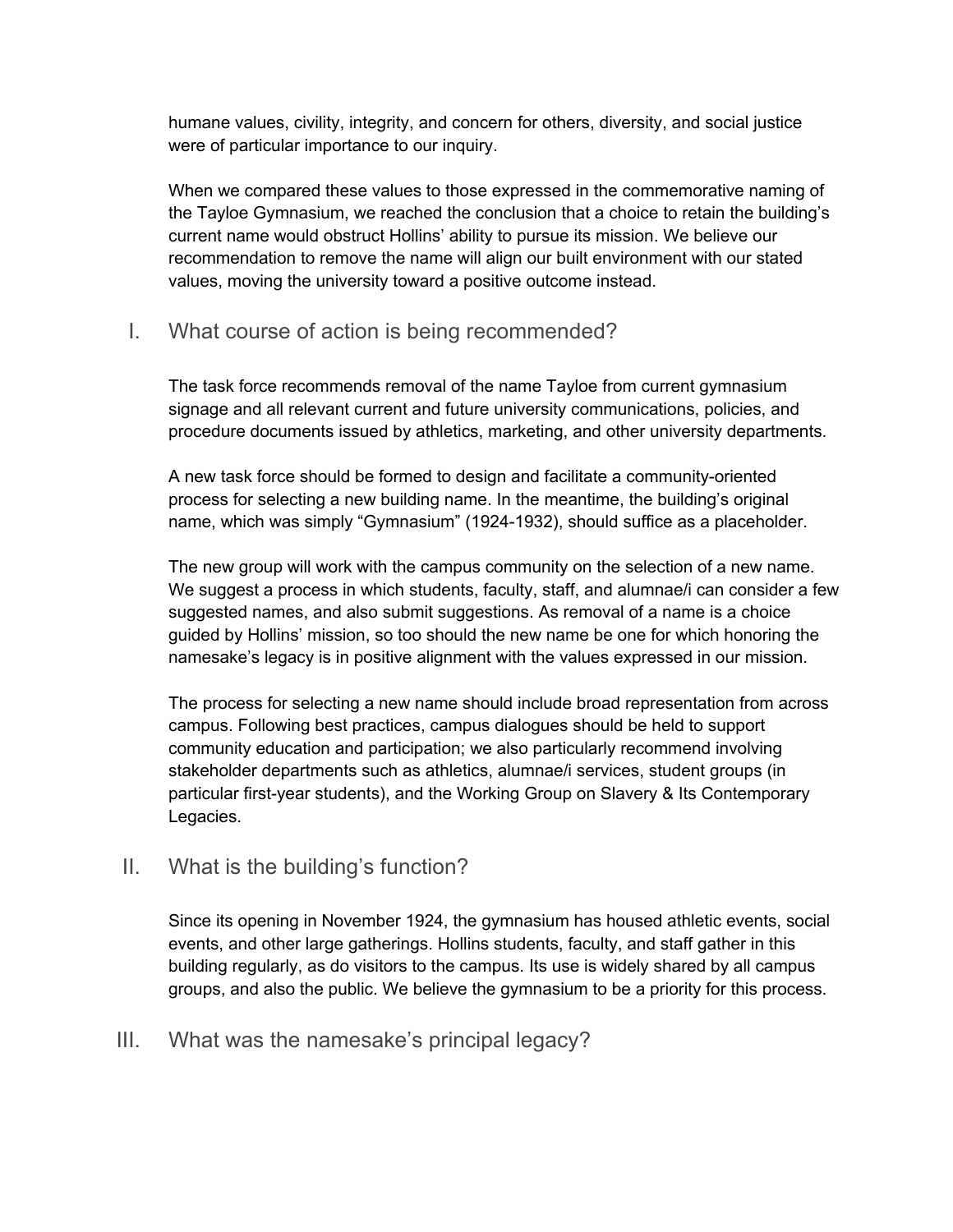According to the criteria, a person's principal legacy consists of those actions which are seen to have enduring consequences. With assistance from Chris Florio, Assistant Professor of History, the task force has considered the documentary evidence outlining George P. Tayloe's history as a businessman, political delegate, and slave owner. John Tayloe III, George's father, owned 700-800 people and held extensive land holdings at the time of his death; these were distributed among his surviving relatives. Among the resources George P. Tayloe inherited from his father were the Cloverdale Ironworks, where dozens of enslaved people labored.

While an exact total number is elusive, records clearly show that George P. Tayloe enslaved many dozens of people at the ironworks, at Buena Vista plantation in Roanoke, and at another plantation he established in Alabama. It is doubtless true that both his business dealings and his philanthropy intertwined with and depended in no small part on the wealth accrued from the value of the lives and labors of the people he enslaved.

The most relevant aspect of his political service was as representative to the body which effected Virginia's secession from the Union. On April 17, 1861, Tayloe joined the majority of his peers to vote for Virginia to join the Confederacy, a government formed for the purpose of preserving the institution of slavery.

The scant published record of Tayloe's life, with some sources dating back to the late 19th and early 20th century, focuses primarily on his family history, his wealth, and his philanthropic service to the local church and to Hollins University, then Hollins College. Tayloe is depicted as a generous and kindly gentleman, in a common narrative which depicts him and his peers as fundamental to Old South society – while omitting the brutal truth about the origins of their wealth and influence. In the case of George P. Tayloe, those origins have become abundantly clear with further research.

We conclude that Tayloe's principal legacy of enslaving and oppressing others clearly demonstrates documented actions and values which are strongly and unquestionably incompatible with the values expressed in the Hollins University mission.

#### IV. What was the namesake's relationship with the university?

In 1843, George P. Tayloe became secretary and treasurer of the Valley Union Education Society. This group revived Roanoke Female Seminary as Valley Union Seminary, which later became Hollins Institute. Tayloe arranged first the lease, later the sale, of property to the school. He remained involved in its governance and joined the Board of Trustees. In 1845 he became board president, a role which he held for almost five decades until his death in 1897. In a eulogy by the Hollins Board of Trustees and in Smith's book *Charles Lewis Cocke: Founder of Hollins College* (1921), Tayloe is credited together with Cocke as being responsible for the success of the school.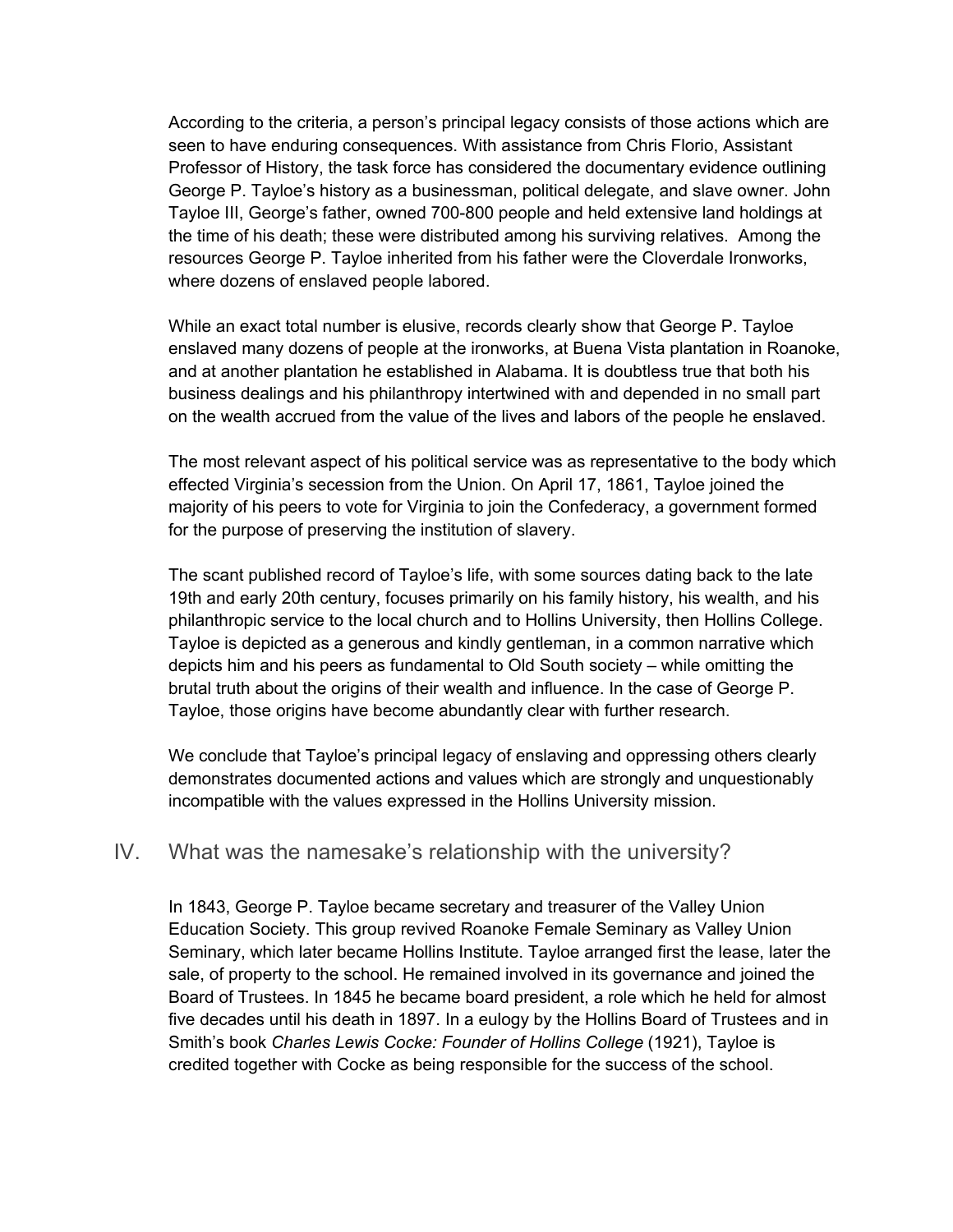We acknowledge Tayloe's time with the Board of Trustees, which included making financial contributions to Hollins. However, the research makes it clear that Tayloe's larger legacy as a slave owner created his financial security that led to his fiscal involvement and leadership role with Hollins in its early inception. This committee has been tasked with evaluating the complex legacy of George P. Tayloe. While that legacy includes actions which benefited the university, we find those are vastly outweighed by his principal legacy of enslavement.

V. What was the original naming decision?

After extensive research into the original naming of the gymnasium, it has been confirmed that the gymnasium opened on November 17, 1924, but was not named for George P. Tayloe until Spring 1932. The naming was part of a plan to name several campus buildings. No additional details were found to indicate why "Tayloe" was chosen for this building; it is possible that this was an honorific naming, since no mentions of monetary donations or specific requests to name the building after Tayloe have been discovered. The Hollins campus has multiple examples of the honorific naming of buildings after people influential in Hollins' history, including Cocke, Eastnor, Pleasants, and Turner. During a renovation project to the athletic facilities in the late 1980s, the building was reopened as the Tayloe Fitness Center on October 20, 1989.

We consider that Tayloe's service to Hollins was acknowledged and honored at the time of his death; it was then memorialized when the gymnasium was named for him, more than three decades later. Hollins does not have an obligation to continue acknowledging his service in exactly the same way as was done in 1897, or 1932.

## VI. How will we preserve the historical record and educate our community?

First, Hollins should celebrate this change which moves our university forward on a path to greater diversity, equity, and inclusion. It is also essential that the university clearly communicate with our extended community about the reason for, and steps taken toward, removing Tayloe's name. The task force suggests scheduling a campus event during fall 2022 to celebrate removal of the current building name. This event can also serve as the official start of a process in which students, alumnae/i, faculty, and staff are invited to participate in the process of considering a new building name.

Our educational mission also requires us to attend to the historical record: where our built environment has offered an incomplete version of history, the processes of name removal and renaming offer us the opportunity to create new physical markers that balance the narrative and memorialize our values of equity and justice.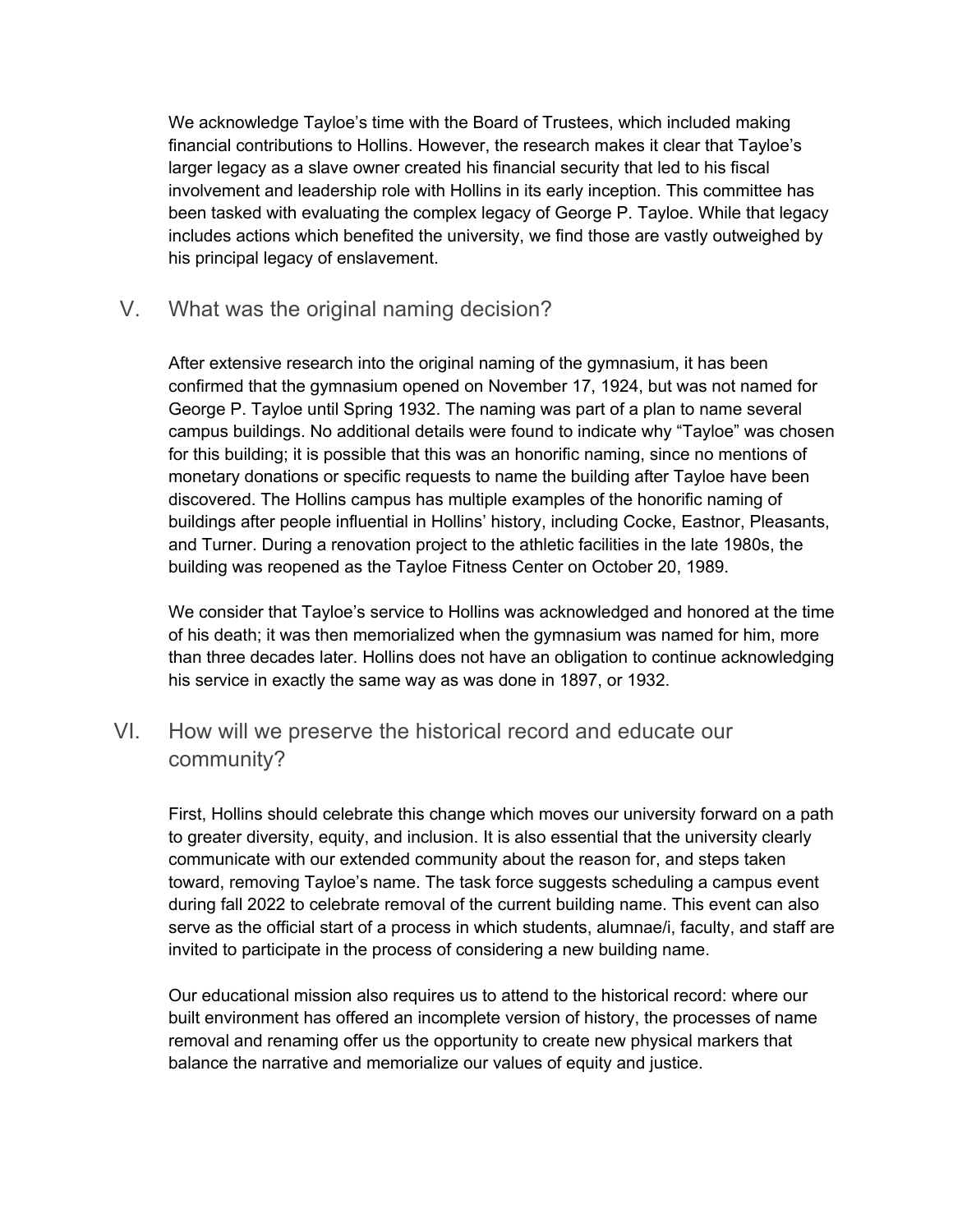In keeping with current practice in buildings such as Swannanoa and the Wetherill Visual Arts Center, we suggest the creation of permanent signage inside the gymnasium on which the community can read the history of the previous naming (1932-2022), including the reasons for removing the Tayloe name. The signage could refer readers to additional information online; to that end, all information about the renaming process should remain available on the task force website, which should become part of the university's permanent web presence.

Finally, we suggest that the university's historic ties to enslavement are acknowledged when new students, staff, and faculty are oriented to the university. Sharing this knowledge with people who are joining our campus community is our responsibility; it is an essential part of Hollins' commitment to acknowledging and understanding our complete history.

# **Conclusion**

Over the past 180 years, the built environment of the Hollins campus has changed. Among the growing collection of buildings, functions, and names have changed to reflect the adapting needs of the university. The change we recommend today is both customary, and appropriate. It is about learning, in that it responds to our expanded understanding of our institutional history. It is about the needs and well-being of the current campus community, in that we prioritize our mission of social justice and effect a measure of reconciliation.

Both this task force and the Working Group on Slavery & Its Contemporary Legacies have learned from the campus community, including alumnae/i, about the importance of creating a campus environment in which everyone can feel valued, seen, and heard. These conversations, coupled with research and a process of informed deliberation, have brought us to our recommendation: remove the Tayloe name and allow Hollins to make a positive move forward.

Reconciliation: Campus Spaces Task Force

- Jeri Suarez, cochair, associate vice president for diversity, equity, and inclusion
- Maryke Barber, cochair, information literacy, outreach and arts liaison librarian
- Ashleigh Breske, visiting assistant professor of political science
- Syreeta Combs-Cannaday, class of 2002, associate director of the Hollins Fund
- Billy Faires, executive director, marketing and communications
- Makda Kalayu, class of 2023
- Suzy Mink, class of 1974, vice president for external relations
- China Moore, class of 2023
- Shardei Sudler, class of 2021
- Robert Sweetenberg, groundskeeper